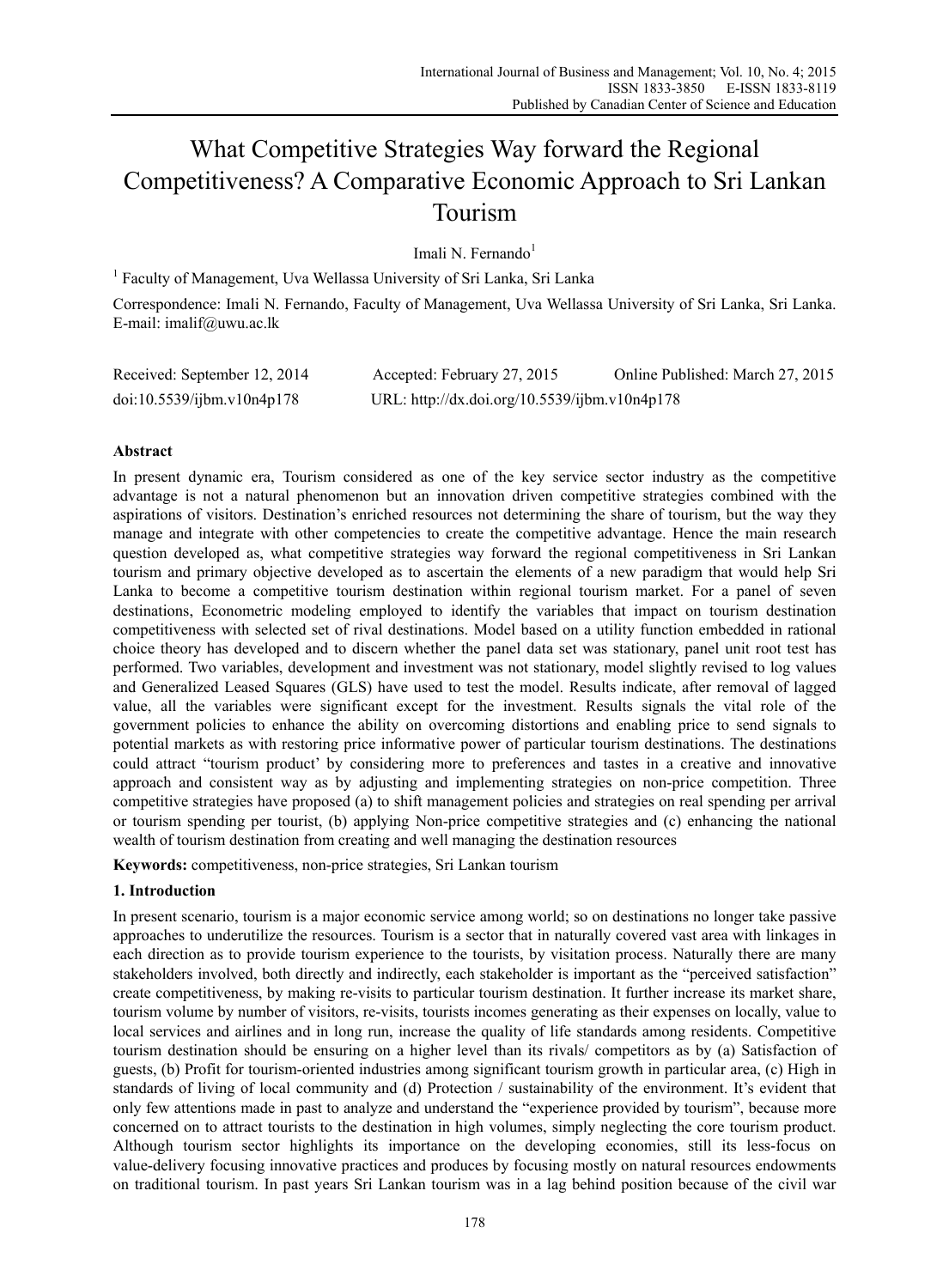since 1979, cause to lose its competitiveness focus, as well as fails to model what strategies applicable to this treasured island to be a competitive destination. Presently tourism arrivals and receipts are in a weak position compared to world averages and to those among rival destinations in Asia. As a country that put forwarding its visionary strategies to be a competitive destination in 2016 and to move from low-value market cluster of beach tourism to high-valued clusters, its vital to model the tourism by identifying the significant aspects on competitiveness.

Sri Lanka is a famous tourism destination for "Sun and Sand" because of island's exotic beaches. The country is in a position to think beyond traditional boundaries, by tapping into new market segments, with new thematic tourism clusters, as to become a competitive tourism destination. Competitive advantage in tourism is not a natural phenomenon but an innovation driven competitive focus combined the aspirations of visitors specially focusing experiences. The stock of enriched resources of Sri Lanka will not determine the tourism market share, but how they manage and integrate other competencies to generate the destination competitive advantage. Sri Lanka is an island inherited with vast natural resources and rich cultural heritage, as comparative advantage, but lack of competitiveness (81 place in 2011 and 78 place in 2009 among 139 countries, World Travel and Tourism Competitiveness Report, 2011) because of competitive advantage focus on innovation driven strategies. It is justifiable as developing country tourism destinations are characterized with an abundance of natural or inherited resources, but not be able to create significant portion of economic gains from the tourism.

#### *1.1 Research Questions*

The main research question developed as, *"What competitive strategies way forward the regional competitiveness in Sri Lankan tourism?"* 

The sub research questions have been developed as;

- *What factors economically affect to enhance the regional competitiveness in tourism?*
- *What policy recommendations and innovation driven strategies could implement on to contribute to the national economy?*

#### *1.2 Research Objectives*

The primary objective of the study is defined as to; *Ascertain the elements of a novel paradigm that would help Sri Lanka to become a competitive tourism destination within regional tourism market* 

The secondary objectives developed as;

 $\triangleright$  To identify the competitive strategies focused on innovation, as to way forward Sri Lanka as a top class tourism destination

 $\triangleright$  To provide a better set of suggestions and polices to success on tourism cluster

#### **2. Material Studied**

Over the past two decades, eminent scholars and economists have enlightened the theoretical base as to develop an approach to address the issue of competiveness. The present stage in the developing a theory for destination competiveness have achieved a significant growth as to identify the significant elements in a tourism destination, as the focus of research move towards assessing relative importance of attributes or significant elements on competitiveness. As in the decade of 90's, Crouch and Ritchie developed a conceptual model that to tailored distinctive characteristics of destination competitiveness, by combining the attributes in Porter's Diamond model. Their model recognizes that destination competitiveness based upon destinations' resource endowments (comparative advantages) and capacity to deploy resources (competitive advantage) and acknowledge the impact of global macro-environmental forces and competitive micro-environmental circumstances, (Crouch & Ritchie, 1995, 1999), Ritchie and Crouch (2000). Modern tourism is "experience" oriented, based on competitiveness rather than comparative scenic beauty in a destination. Different scholars view competitiveness in different ways (Bobirca et al., 2006). Omerzel (2006) explains, in the paradox of tourism, globalization cause to form dramatic numbers of destinations all over the globe. Economists have emphasized on economic characteristics specific to the price and country level, while management focusing on the characteristics specific to firms , and sociologists and Politians' covering a vast area such as the characteristics related to the society, culture and politics that contributing to the competitiveness in broader sense. This is the reason that competitiveness could be measured in different perspectives, no special way as a rule of thumb. There can see a transition from mass tourism to a "new age of tourism' that called as, management quality, tailor-made approach to specific attitudes, needs and wants of tourists (Cracolici et al., 2006). Nordin (2003) mentioned that Porter illustrated the location is no longer has no competitive advantage, as such open global markets, rapid enhancements on transportation and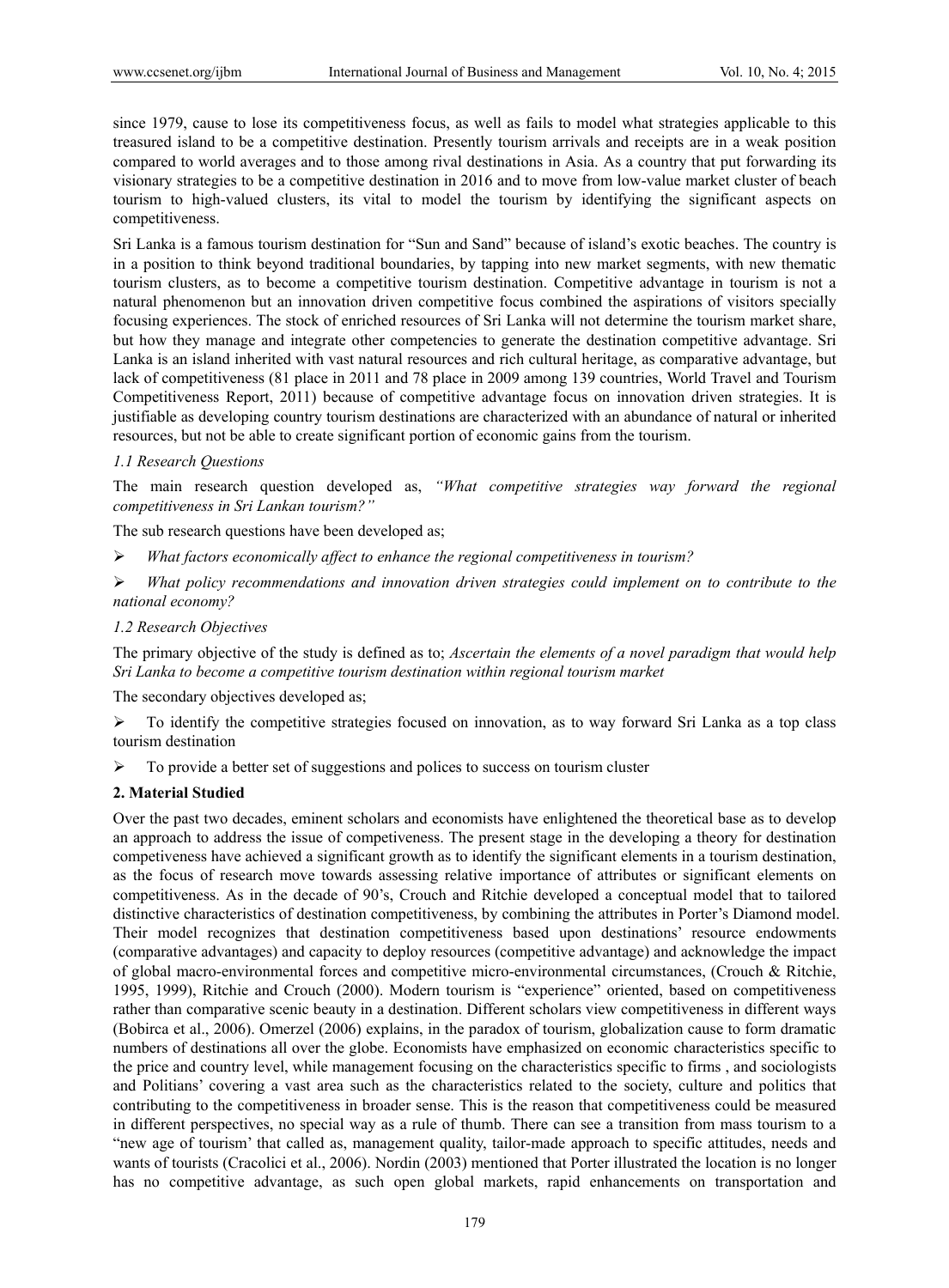communication should overcome that competitive advantage given by the 'location'. Competitiveness is a new challenge for the tourism sector, as competition for larger share in tourism pie, in globally emerging. As Omerzel (2006), comparative advantage and competitive advantage of tourism seems to be much more important to an economy. Comparative advantages include climate, scenery, forests, waterways and wild life as related with primary tourism supply. But competitive advantage means, infrastructure workforce skills and knowhow, policies of government etc. They pave way for the competitiveness of a given destination. Wares et al. (2008) further explains competitiveness in different levels, as in firm level and national level. In firm level, the firm is competitive if it can compete successfully with rivals and in national level, competitiveness reflects the ability of a country to use its resources in a way that increase the socio economic development of people. The focus on tourism industry has shifted from simply attracting more tourists to increase the competitiveness of the destinations. As innovations has been long recognized as a key factor in competitive advantage, Walsh et al. (2010) explain this is a necessary condition but not sufficient and highlights the importance of other aspects as in line with gaining competitiveness for tourism industry.

Inman et al. (2002) argued the abundance of natural resources of many nations move for develop their competitive skills, as a nation's prosperity depends on the level of productivity and competitiveness of business and industries. Loss of competitiveness is a significant challenge nowadays for all tourism stakeholders. There is a "universal view" among comparing destinations in competitiveness with each other also its vital to compare several types of tourist destinations, like cities and resorts (Enright et al., 2005). Crouch and Ritchie (1995), explains tourism development policies and plans, organizational structures and the marketing strategies drive destinations more to competition, but it should focus more on what that makes a tourism destination competitive. Yuksel et al. (2000) explain as if there is a shortcoming at a most critical interface such as tourist contact front-line employee in a given destination resort, all other factors are insignificant. Even if destination has a best strategic focus, best scenery or adventure experiences in resort, those things diminish just one second of first impression on hospitality, that highlight the importance on destination management in tourism competitiveness.

There cannot observe any single or specific/unique set of destination competiveness measures that can apply to every destination, Omerzel (2006), Kim and Dwyer (2003), Fernando and Long (2012), Fernando (2013). Generally it includes two types as in objective measures such as number of visitors, market share, employment, tourism income and subjective measures as climate, environment and scenic beauty, attractiveness, heritage and cultural image (Omerzel, 2006). Armenski et al. (2011) pointed out, the complexity of the term "competitiveness" is become apparent that attempt to define and measure, and there can see different models both objective and /or subjective measures created. As pointed out by the scholars ,developing country arena, competitive strategies embedded with innovations will way forward towards economic prosperity, (Fernando & Long, 2012; Fernando, 2013).

## **3. Research Methods**

secondary data from various tourism statistics , as WTO, WTTC, UN statistics, World Bank statistics, statistics in Sri Lanka have used, as the rival destination have selected according to the survey done by the researcher in Sri Lanka during 2012 March-September period. Econometrics methods (panel unit root test, fixed effect modeling) have used to co-op with the objective to explore the competitiveness in Sri Lanka in the regional tourism

Econometric modeling has used to identify the variables that impact on tourism destination competitiveness with selected set of rival destinations. A model based on a utility function embedded in rational choice theory has developed. Main assumptions that a consumed goods provide a higher utility than a unconsumed goods and considered that on seven tourism destinations on the study.

The tourism utility function developed as **U (X, R),** as "**X**" represents goods purchased by the consumer in the market combined with "**R"** no-market resources, and "**p"** denotes the vector of market prices corresponding to "**X".** Hence as assumptions has been drawn from utility functions and "**R"** considered as a conventional good in the market. The expenditure (cost) function as:

C (p, R, u)<sup>\*</sup> = min  $\oint x$ p U (X, R) = u $\oint$  where u<sup>\*</sup> represents the reference level of utility

**"C"** express the minimum cost level that achieving the utility on "**R"** resources level, and further assumed the costs associated with tourism investments as in minimum required for a destination, as the investments on transportation and telecommunication, general infrastructure, safety and education level the demand for tourism. As Croes (2010) pointed out that other tourism resources as water, land, buildings etc. have little impact as in the perspective of tourists. The model developed and variables defined as accordingly; the dependent variable (DV) is the tourists receipts per arrivals in US\$, denoted as VALUE, as it reflects the real value per tourist, per the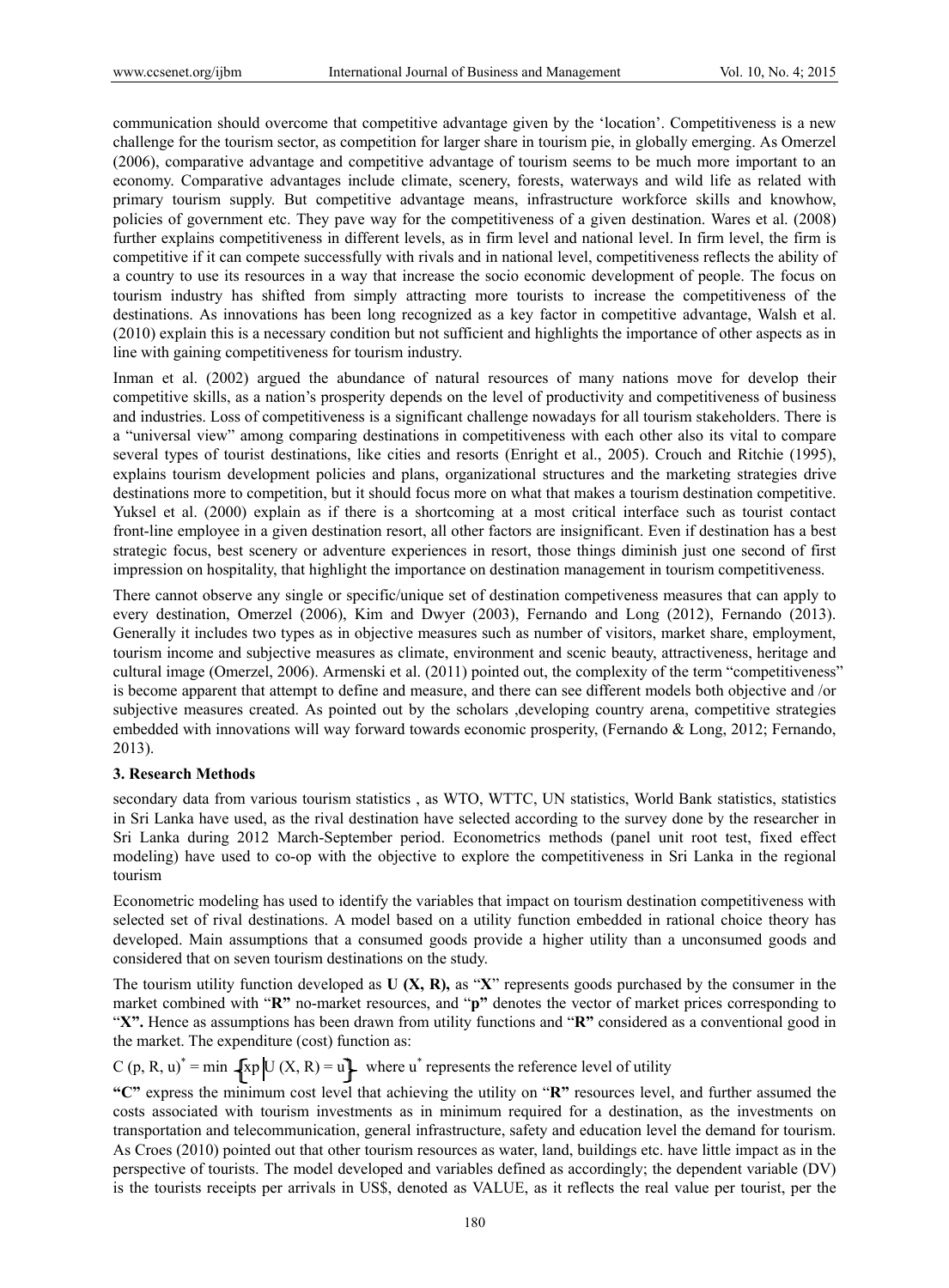economy. As price movements interpret with the higher and lower tourism expenditures and it's associated with the TALC factor mentioned by Croes (2010) as, destinations with lower end tourists might have assigned with a huge externality cost associated for the congested areas, pollution (air, water, noise etc.), transportation conditions and further it affects to minimize the destination carrying capacity. It mentions as low-spending tourist enjoying less value from destination and scholar mentions that the possibility associated with the destination to grab comparably higher value to economy from high priced products and services than increasing the tourists' arrivals. The model is defined as;

 $\Delta (value)_{it} = \beta I \Delta (value)_{it-l} + \beta_2 \Delta (Arrivals)_{it} + \beta_3 \Delta (Price)_{it} + \beta_4 \Delta (Development)_{it} + \beta_5 \Delta (Investment)_{it} + \Delta \varepsilon_{it}$ Where "i" denotes the destination and from  $i = 1, 2, \ldots, 7$  and;

"t" denotes the year, from  $t = 2002, 2003$  ....2010.

value  $\alpha$  denotes the economic value that is generated by the destination *i* during the year *t*, and defined as rate of growth of the consumed value of the tourists or in simply, the changing rate of real tourism spending per arrivals. Arrivals refers to visits of international tourists in year *t* of *i* destination. Further a proxy assigned to the cost. price denotes to *i* destinations relative price, and as its relative nature calculated as a ratio on total receipts per each *i* th destination's portion in year *t*. the development denoted by Gross Domestic Product (GDP) per Capita and is taken as a proxy for the destinations' productivity as development level, as available technology and amenities as (security, infrastructure development etc.) are strongly correlated with economic development of destination *i* on period *t*. for investments, it associated with investments and here taken as the service percentage from GDP as including tourism activities as well as other related services as a proxy. As the data on hotel capacity not available for the panel in time series, the service percentage from GDP has taken as a proxy, as for the investment on hospitality and Tourism, the other services as infrastructure and communication etc. also needed. Although Croes (2010) has taken the hotel capacity on each destination for the model developed as on small Island tourism competitiveness measures. The estimated coefficients are short-run elasticities and a panel regression analysis done in order to estimates the coefficients in model. The panel regression here referring to the panel data consists of observations on multiple phenomena for a time series, and according to the model there are 5 variables over 9 years and total 63 observations in panel. The variables have defined in table 1 below.

| variable                                           | definition                                                                                                                                                          |
|----------------------------------------------------|---------------------------------------------------------------------------------------------------------------------------------------------------------------------|
| (Dependent variable)<br>Value<br>DV)               | Rate of Growth of value consumed by visitor (changing rate of receipts per tourist arrivals)                                                                        |
| <i>(independent)</i><br>Value lagged<br>variables) | The lagged variable and taken as reputation and repeat visitation of tourists                                                                                       |
| <b>Arrivals</b>                                    | The arrivals per destination $i$ on time $t$                                                                                                                        |
| Price                                              | Price relative to the destinations total / ratio of real tourism receipts of destination i in year t, as to the total<br>receipts for the destination during year t |
| Development                                        | Development level of the destination and per capita GDP is taken as the proxy                                                                                       |
| Investment                                         | Investment on tourism sector and has taken the service value added percentage of the GDP of destination i<br>on time $t$                                            |

| Table 1. Definition of variables |  |  |
|----------------------------------|--|--|
|----------------------------------|--|--|

Theoretical expectations of the model can be expressed as in; a) tourists arrivals are non linear function consists of initially positive effects although might indicate reverse or negative relationships also with the value. Simply it could take positive value or negative value in arrivals, b) tourists' value increase with the enhancements of the price and c) the value increases accordingly with tourism attractions increases. The error term  $(\epsilon_{it})$  represents the external shocks and the model assume shocks assigned with a constant variance and serially uncorrelated with the predictors on the regression.

#### **4. Results**

As to discern whether the panel data set was stationary or not, performed the panel unit root test for the data set (Levin, Lin and Chu unit root test). According to the results, two variables, development (GDPC) and investment was not stationary, then the model slightly changed by using log values of both as ln (development) and ln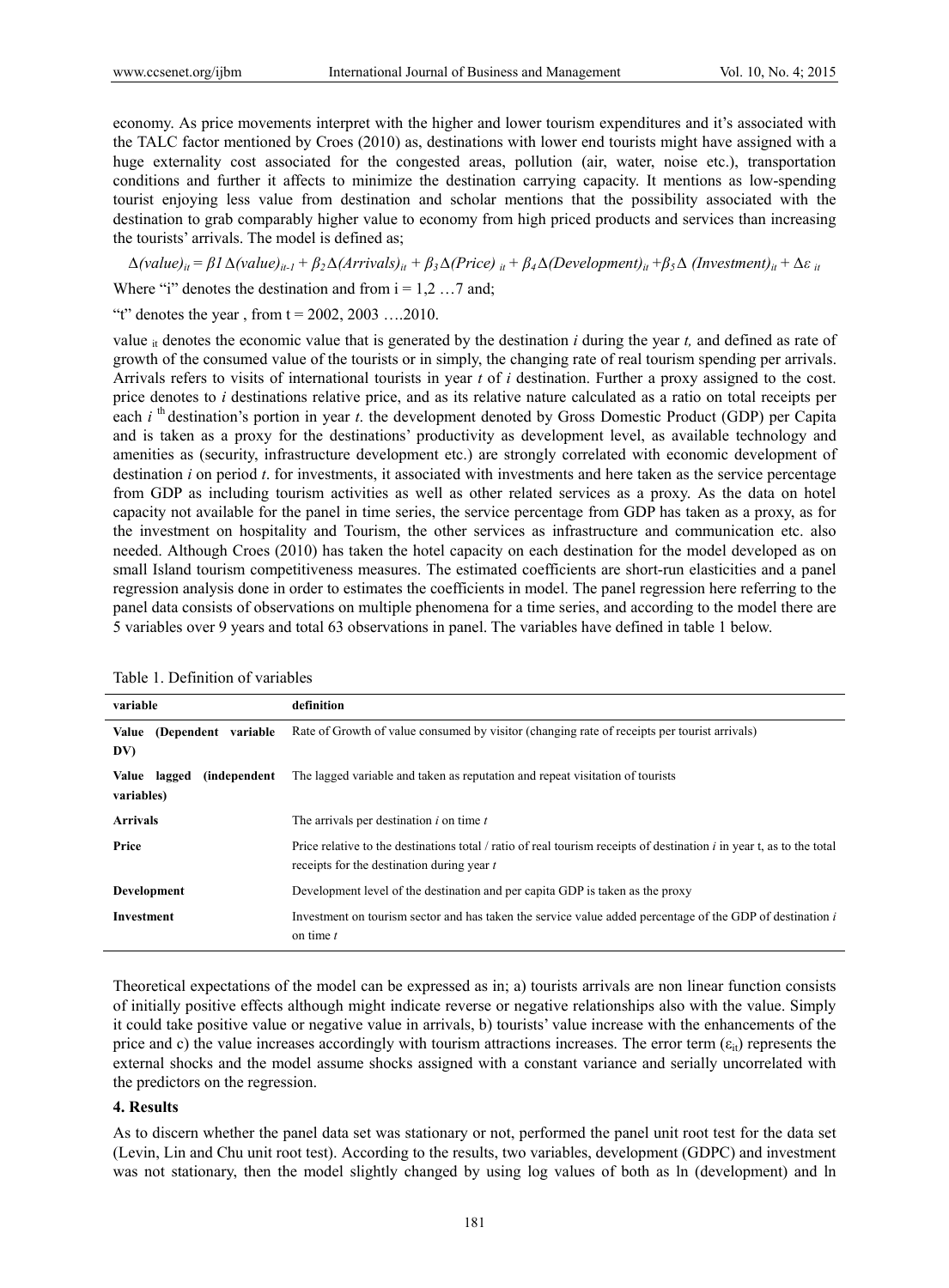(investment) and taken the first difference of the two log variables, (table 2).

| variable           | sample    | levels       | Degree of integration |
|--------------------|-----------|--------------|-----------------------|
| Value              | 2002-2010 | $-1.8568*$   | I(0)                  |
| Arrival            | 2002-2010 | $-4.2403$ ** | I(0)                  |
| Price              | 2002-2010 | $-6.8745*$   | I(0)                  |
| Development (GDPC) | 2002-2010 | $-4.4824*$   | I $(0)$ or I $(1)$    |
| Investment         | 2002-2010 | $-7.9619*$   | I (0) or I (1)        |

Table 2. Panel unit root test levin-lin and chu test

- Test was carried by using STATA 11.2 package and the panel comprised of seven tourism destinations, Sri Lankan with 6 most competitive destinations according to the survey results.
- The table reports the adjusted statistics (t-star) for the Levin-Lin-Chu (2002) test at the  $1\%$  \* and  $5\%$  \*\* significance level.
- An indication of  $*$  and  $(**)$  indicates rejection of the null hypothesis at the 1% and 5% significant levels respectively.

Then Generalized Leased Squares (GLS) have used as to test the model. Generalized least squares (GLS) is a technique using for linear regression model to estimate the unknown parameters. Although the GLS is applied in situations as the variances of the observations are heteroscedasticity, if it can observe a correlation of a certain degree among the observations. The estimation results of the test were provided in table 3 below.

Table 3. Results of the GLS model estimations

# **Determinants of Tourism Competitiveness of Sri Lanka with Rival Destinations**

Cross-sectional time-series FGLS regression

Coefficients: generalized least squares

Panels: heteroskedastic with cross-sectional correlation

Correlation: common AR(1)

coefficient for all panels (-0.1271)

Estimated covariances = 28

Number of  $obs = 56$ 

Estimated autocorrelations = 1

Number of groups = 7

Estimated coefficients  $= 6$ 

Time periods  $= 8$ 

Wald  $chi2(5) = 24.40$ 

 $Prob > chi2 = 0.0002$ 

| <b>VALUE</b> I  | Coef.       | Std. Err.  | Z       | P >  z | [95% Conf. Interval]       |
|-----------------|-------------|------------|---------|--------|----------------------------|
|                 |             |            |         |        |                            |
| VALUE L1.       | .107736     | .0755354   | 1.43    | 0.154  | .2557825<br>$-0403106$     |
| <b>ARRIVALS</b> | $-1.26e-07$ | $4.99e-08$ | $-2.53$ | 0.011  | $-2.24e-07$<br>$-2.84e-08$ |
| PRICE           | 17.41469    | 6.186415   | 2.81    | 0.005  | 29.53984<br>5.289543       |
| dliny $ $       | $-35.07446$ | 9.379881   | $-3.74$ | 0.000  | $-16.69023$<br>-53.45869   |
| dlgdp           | 8.3469      | 2.842885   | 2.94    | 0.003  | 13 91885<br>2.774948       |
| cons            | 3.541637    | .9946031   | 3.56    | 0.000  | 1.59225<br>5.491023        |

dependent variable  $=$  (value) rate of difference in real spending per tourist (per capita)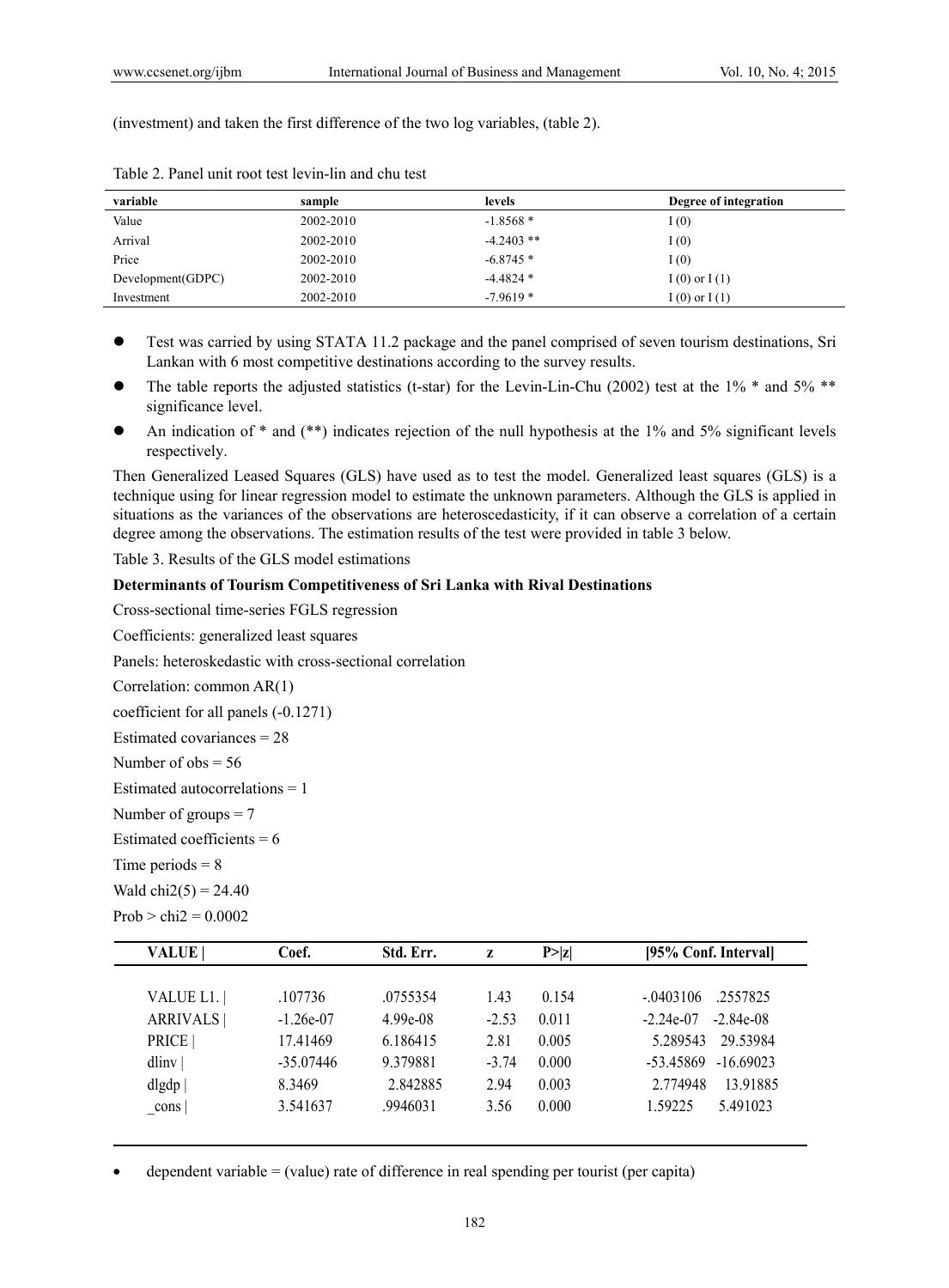#### Value  $L1 =$  Lagged value

According to the results, all the variables are significant in 5% except one variable, value lagged. The value lagged is not significant and it signs the word of mouth (WOM) has no impact on repeat visitation, therefore not explaining the dependent variable. Hence it has removed from the model, and again run the GLS model to get the coefficient estimations on variables and results indicated in table 4.

Table 4. Results of the GLS Model Estimations (after remove lagged variable)

# **Determinants of Tourism Competitiveness of Sri Lanka with Rival Destinations**

Cross-sectional time-series FGLS regression

Coefficients: generalized least squares

Panels: heteroskedastic with cross-sectional correlation

Correlation: common AR(1)

coefficient for all panels (-0.0920)

Estimated covariances = 28

Number of  $obs = 56$ 

Estimated autocorrelations = 1

Number of groups = 7

Estimated coefficients = 5

Time periods  $= 8$ 

Wald  $chi2(4) = 36.73$ 

 $Prob > chi2 = 0.0000$ 

| <b>VALUE</b>    | Coef.       | Std. Err. | z       | P >  z | [95% Conf. Interval]       |
|-----------------|-------------|-----------|---------|--------|----------------------------|
|                 |             |           |         |        |                            |
| <b>ARRIVALS</b> | $-1.49e-07$ | 3.34e-08  | $-4.47$ | 0.000  | $-8.37e-08$<br>$-2.14e-07$ |
| PRICE           | 19.19275    | 4.021076  | 4.77    | 0.000  | 27.07392<br>11.31159       |
| dliny           | $-28.97054$ | 7.464689  | $-3.88$ | 0.000  | $-1434001$<br>$-43.60106$  |
| dlgdp           | 7.770424    | 2.452155  | 3.17    | 0.002  | 2.964289<br>12.57656       |
| cons            | 4.346094    | .9230052  | 4.71    | 0.000  | 2.537037<br>6.155151       |

 $\bullet$  dependent variable = (value) rate difference in real tourist spending per tourist

# **5. Discussion**

According to the results after removal of lagged value, all the variables, i.e. tourists' arrivals, technology (development), investment level and price are significant. All the variables demonstrated the direction expected, except investment. The development / GDP per capita is positive and is significant implies that, created assets and the technology itself represent important determinants of the competition among region level and having positive effect. The price factor is also an important determinant on the competitiveness level on tourism and it's also in positive direction as demonstrating that, more expensive (high priced) tourism destinations seems more able to achieve higher shares of regional spending of tourism . Croes (2010) explain this as Kaldor paradox. The arrival factor turns as a negative, as in expected way and significant demonstrated that the number of tourists could jeopardize the tourism destination value. This explains as the arrivals are closely related with carrying capacity of tourism destinations, and it will decrease marginal utility and willingness of tourists to pay. The coefficient getting a very low impact in tourism value, as the coefficient is –0.000000149 explains even its negative, the impact is very low it's related with carrying capacity of destination and also decrease the marginal utility, but in a very low capacity. The variable investment denotes and unexpected direction as it could be a positive impact for a tourism destination herein. That may be the result of the proxy that has taken as to represent the tourism sector investments within a destination, as in previous study, Croes (2010) have taken number of tourists hotels of given destination as a proxy for investment. Due to the fact that unavailability of data, the service value added from GDP in all services including hospitality and tourism has chosen. results suggested it has significant and given a negative estimation for competitiveness, as here selected the service value added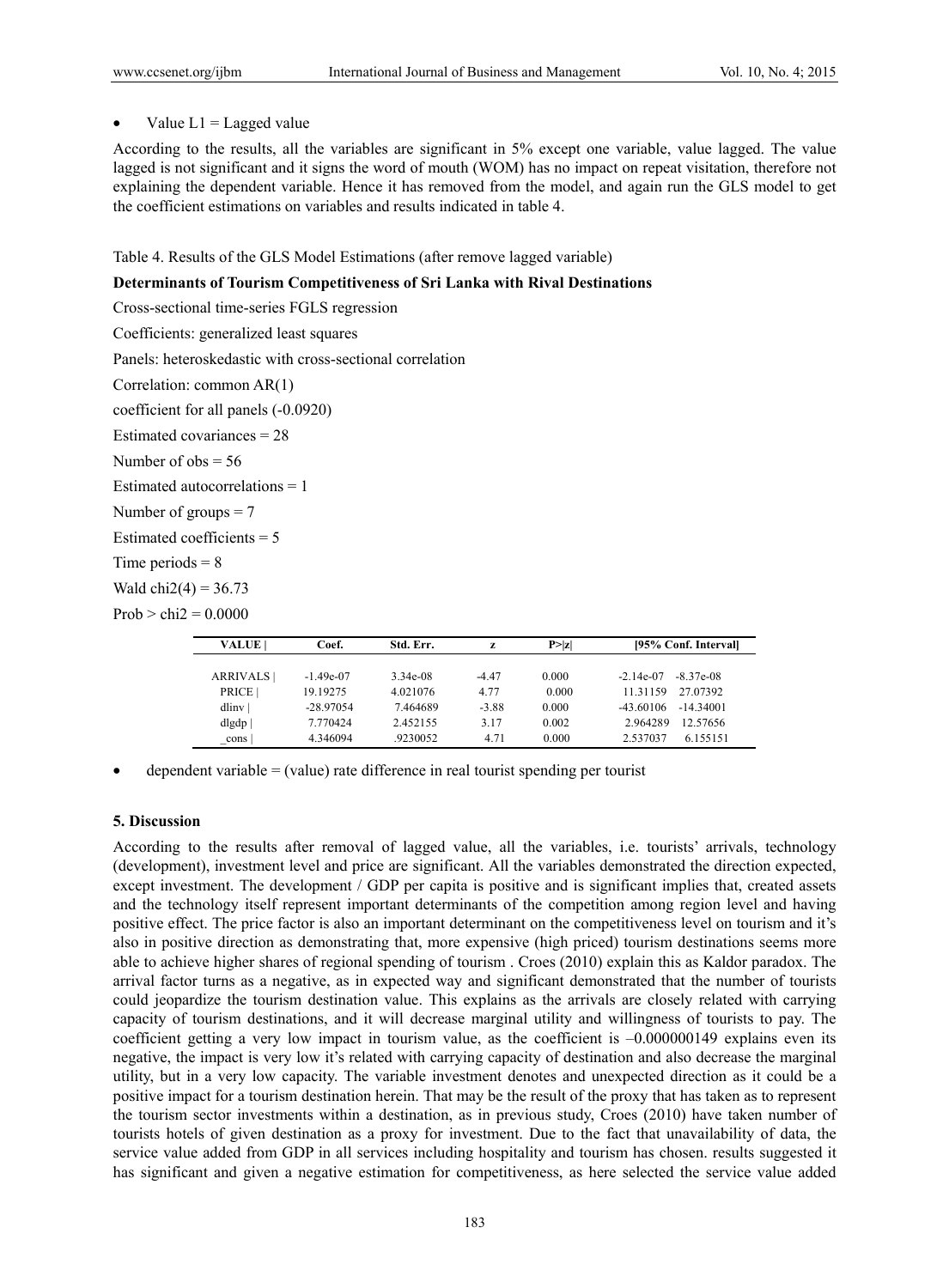percentage of GDP combined both wholesale and retail trade (including restaurants and hotels), financial services, transportation, government, professional and personal services including the education.

The results also lead for two dynamic effects on destination competitiveness in 2 different modes; i.e., changing reputation levels that capture by the influence in previous year on spending behavior of the present year, and by creating a distinction between a long run equilibrium towards on competitiveness appearing that to move from the present position. In similar study that done by Croes (2010) for 9 Caribbean tourism small islands destinations, appeared it as in a negative impact that seemed tourists were not satisfied by the service provide from their destination, as no repeat visitation due to that. But in this study, as it turn out an insignificant factor signals the repeat visitations on word of mouth marketing has no significant impact on tourism destination. The final implications results have indicating in Table 5;

Table 5. Implication Results

| Variable             | Implication                                                                                                                                                                                                                                                                                                                                                                                                                                                                                                             |
|----------------------|-------------------------------------------------------------------------------------------------------------------------------------------------------------------------------------------------------------------------------------------------------------------------------------------------------------------------------------------------------------------------------------------------------------------------------------------------------------------------------------------------------------------------|
| Arrivals             | Increase number of tourists to the destinations decreasing the marginal<br>utility, but very low impact provided                                                                                                                                                                                                                                                                                                                                                                                                        |
| Price                | More expensive tourism destinations are more likely to obtain larger<br>share of tourism revenue to the region                                                                                                                                                                                                                                                                                                                                                                                                          |
| Level of development | Development level of a destination, including<br>its<br>created<br>assets/resources and technology development are<br>important<br>determinants of tourism competitiveness                                                                                                                                                                                                                                                                                                                                              |
| Investment           | Service value added percentage from GDP is not an appropriate proxy<br>on investment determination, as to increase tourism value. Moreover<br>investment showed positive impacts in previous studies (Croes , 2010)<br>signaling a change in proxy as in hotel and restaurant capacity, spa<br>centers, clubs etc. more appropriate to represent investment level in a<br>destination. This variable provides a research direction to future<br>studies, as on determine the tourism investment level in a destination. |

Competitiveness is a much more effective concept as well as a tool from both theoretical and practical perspectives and it enabling to focus on the productivity (efficient allocation of inputs/resources) and satisfying the visitors on the visitation to particular destinations. It is also signals a vital role of the government and government level policies by enhancing the ability on overcoming distortions and enabling price to send signals to potential markets as with restoring price informative power of particular tourism destinations. The destinations could concern more on attracting their 'tourism product' by considering more to preferences and tastes of a tourists in a creative, innovative approach and consistent way as by adjusting and implementing strategies on that non-price competition. Following *competitive strategies* could be recommended;

 The importance of shifting management policies and strategies on real spending per arrival or tourism spending per tourist, rather for market share, revenue or arrivals as a performance indicator.

 Non-price competition is convinced as a smart strategy as more expensive tourism destinations tend to obtain a higher share of regional tourism.

 The national wealth or economic development of tourism destination is not created as by its own resources or by the factor endowments, but it is a created and well managed choice by the destination itself.

The tourism goods/services and experiences could concern as the ability of a tourism destination that connect demand-side value creation on tourist satisfaction and delightedness (marginal utility on given tourism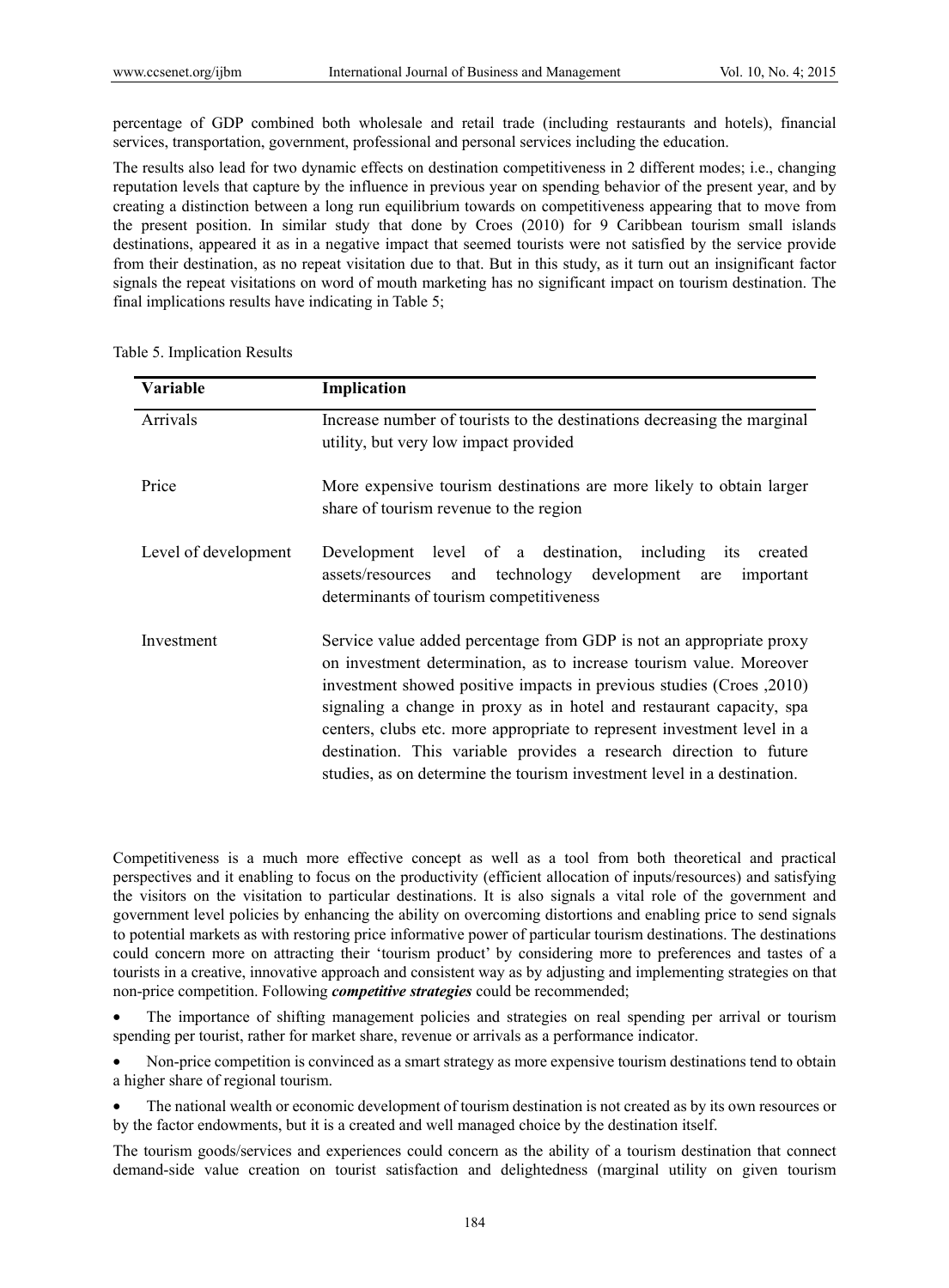destination) with supply-side resources and activities as natural and created attractions, services, hospitality, infrastructure development etc., as the main focus towards on providing 'memorable tourism experience' than rivals. Ultimately this increases the competition level of the destination by increasing the quality of life of its residents.

#### **Acknowledgements**

Author's acknowledgment for Prof. Wei Long, Deputy Dean, School of Economics, Wuhan University of Technology, China PR, and Dr. Bandula Jayathilaka, Rajarata University of Sri Lanka for the assistance provided.

#### **References**

Annual Statistical Report of Sri Lanka Tourism, Sri Lanka Tourism Development Authority. (2009).

Annual Statistical Report of Sri Lanka Tourism, Sri Lanka Tourism Development Authority. (2010).

- Armenski, T., Gomezelj, D. O., Djurdjev, B., Deri, L., & Aleksandra, D. (2011). Destination Competitiveness: A challenging Process for Serbia. *Journal of Studies and Research In Human Geography*, *5*(1), 19-33.
- Bobirca, A., & Cristureanu, C. (2006). Competitiveness Assessment and growth opportunities of the Romanian tourism sector. *The Romanian Economic Journal*, 21.
- Central Bank Report, CBSL Sri Lanka. (2010, 2011).
- Cracolici, M. F., Nijkamp, P., & Rietveld, P. (2006). Assessment of Tourist Competitiveness by analyzing Destination efficiency, Tinbergen Institute Discussion paper, TI 2006-09712.
- Croes, R. (2010). *Small Island tourism competitiveness: expanding your destination's slice of paradise*. Invited main lecture of University of Netherlands Antilles, Rosen College of Hospitality Management, University of Central Florida.
- Crouch, G. I., & Ritchie, J. R. (1995). *Destination competitiveness and the role of the tourism enterprise*. Working paper, 95-19.
- Crouch, G. I., & Ritchie, J. R. (1999). Tourism, Competitiveness and Societal Prosperity. *Journal of Business Research*, *44*(3), 137-152
- Dwyer, L., & Kim, C. (2003). Destination Competitiveness: A model and Determinants. *Current Issues in Tourism*.
- Enright, M. J., & Newton, J. (2005). Determinants of Tourism destination competitiveness in Asia Pacific: Comprehensiveness and Universality. *Journal of Travel Research*, *43*, 339-350.
- Fernando, I. N. (2013). Measuring Tourism Competitiveness using Shift-Share Analysis: New Paradigm to Way forward Tourism in Sri Lanka. International conference on Business and Information 2013, University of Kelaniya , Sri Lanka.
- Fernando, I. N., & Long, W. (2012). New conceptual model on cluster competitiveness: A new paradigm for Tourism? *International Journal of Business and Management, 7*(9).
- Inman, C., Segura, G., Moreno, J., & Prado, A. (2002). Tourism in El Salvador–The competitiveness Challenge, Working paper, CEN 621.
- Kim, C., & Dwyer, L. (2003). Destination Competitiveness and Bilateral Tourism flows between Australia and Korea. *The Journal of Tourism Studies, 14*(2), 55-67.
- Nordin, S. (2003). *Tourism Clustering and Innovation-path to Economic Growth and Development*. European Tourism research Institute, U 2003, 14.
- Omerzel, D. G. (2006). Competitiveness of Solvenia as a Tourist Destination. *Managing Global Transitions*, *4*(2), 167-189.
- Porter, M. E., & Stern, S., (nd.). *National Innovation capacity, 9211 document, Institute for strategy and competitiveness.* Harvard Business School.
- Porter, M. E. (1990). *The Competitive Advantage of Nations*. The Free Press.
- Porter, M. E. (2001). Regions and the New Economies of Competition Global city-regions (pp. 139-157).
- Ramanujam. (2005). Strategic direction for the Tourism Industry in Sri Lanka, Sri Lanka Development forum. Background papers, 95-105.